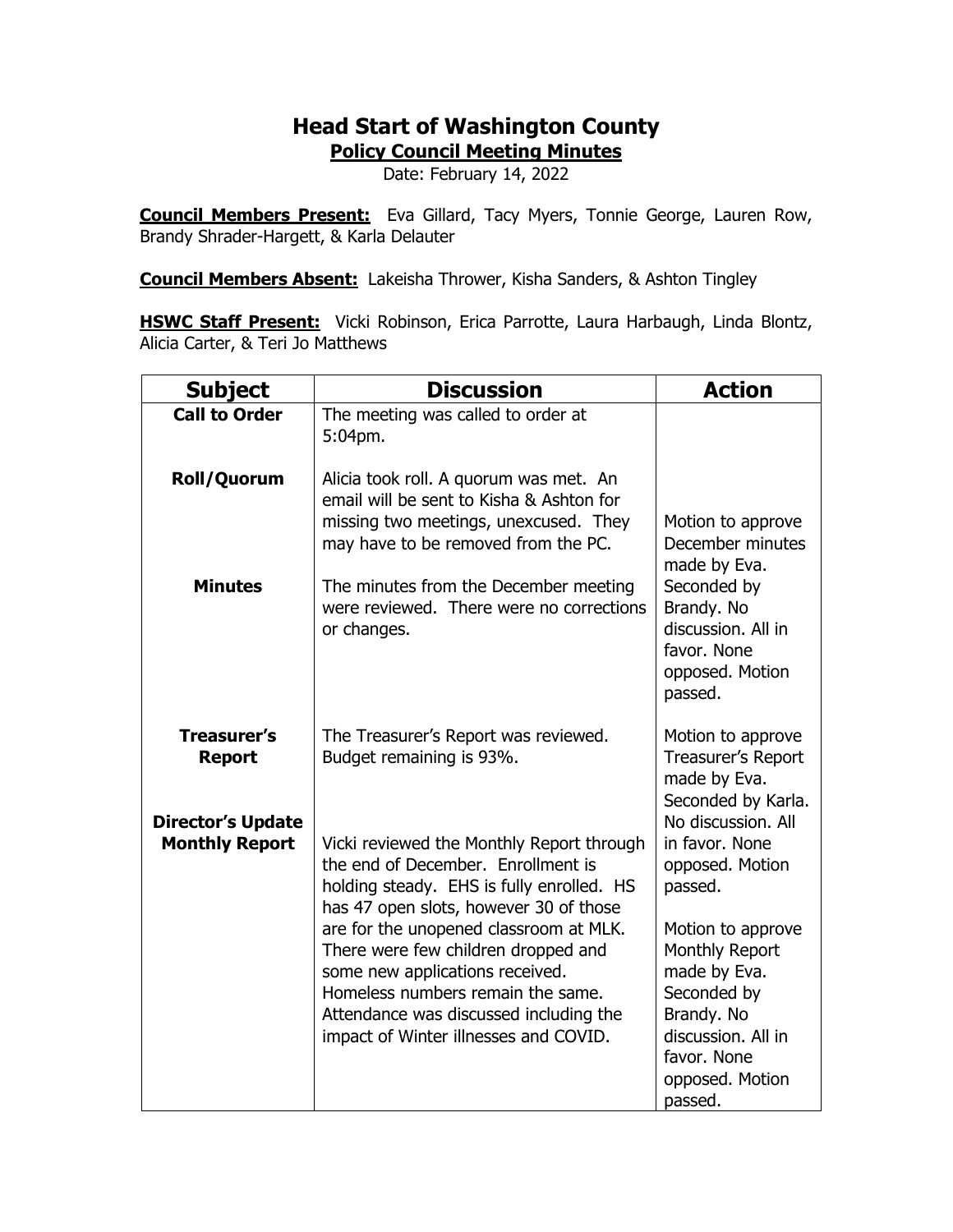| <b>Finance Reports</b>                                                   | Vicki reviewed the Financial Reports<br>through the end of December. The In-<br>Kind Waiver was submitted. Approval has<br>not come yet but is expected. There was<br>no change in CRRSA spending as that is to<br>be used for Summer Programming. We<br>used a little of the ARP Funds for salaries<br>for positions such as temperature takers<br>and COVID-related positions, PPE, & air<br>purifiers. We will talk about utilizing these<br>funds more in the Spring for possible<br>minor renovations. | Motion to approve<br>the Financial<br>Reports made by<br>Eva. Seconded by<br>Brandy. No<br>discussion. All in<br>favor. None<br>opposed. Motion<br>passed. |
|--------------------------------------------------------------------------|-------------------------------------------------------------------------------------------------------------------------------------------------------------------------------------------------------------------------------------------------------------------------------------------------------------------------------------------------------------------------------------------------------------------------------------------------------------------------------------------------------------|------------------------------------------------------------------------------------------------------------------------------------------------------------|
| <b>Refunding</b><br><b>Application</b><br><b>Update</b>                  | Vicki said this was due in November, for<br>the new budget year. It was approved<br>and we have received half of the funds.<br>The other half will arrive around the mid-<br>year point.                                                                                                                                                                                                                                                                                                                    |                                                                                                                                                            |
| <b>Vaccination</b><br><b>Mandate Update</b>                              | Vicki said we have now passed the vaccine<br>deadline. We have 92% of staff fully<br>vaccinated. Only three staff resigned and<br>there are a few religious and/or medical<br>exemptions.                                                                                                                                                                                                                                                                                                                   |                                                                                                                                                            |
| 1303 Mortgage<br><b>Refinance</b><br><b>Application</b><br><b>Update</b> | Vicki said an electronic vote was sent out<br>previously to members. The selection of<br>the lender was approved for First United<br>as they had the better interest rate. We<br>will be refinancing over the next couple of<br>months. We are waiting for the bank to<br>give us more official documents to submit<br>to OHS. It will take approximately 3-4<br>months to receive approval.                                                                                                                |                                                                                                                                                            |
| <b>Head Start</b><br><b>Happenings</b>                                   | Alicia reviewed Head Start Happenings:<br>2/21 - HSWC closed for Presidents' Day<br>$2/28 - BOD$ meeting<br>3/03 - Mental Health Advisory                                                                                                                                                                                                                                                                                                                                                                   |                                                                                                                                                            |
| <b>New Business</b><br>Self-Assessment                                   | Erica reviewed the new and improved Self-<br>Assessment process. Typically, meetings<br>take place in March but will be held during<br>planning days in June this year. We will<br>be sharing data collected on a monthly<br>basis. During Planning Days, we will                                                                                                                                                                                                                                           |                                                                                                                                                            |